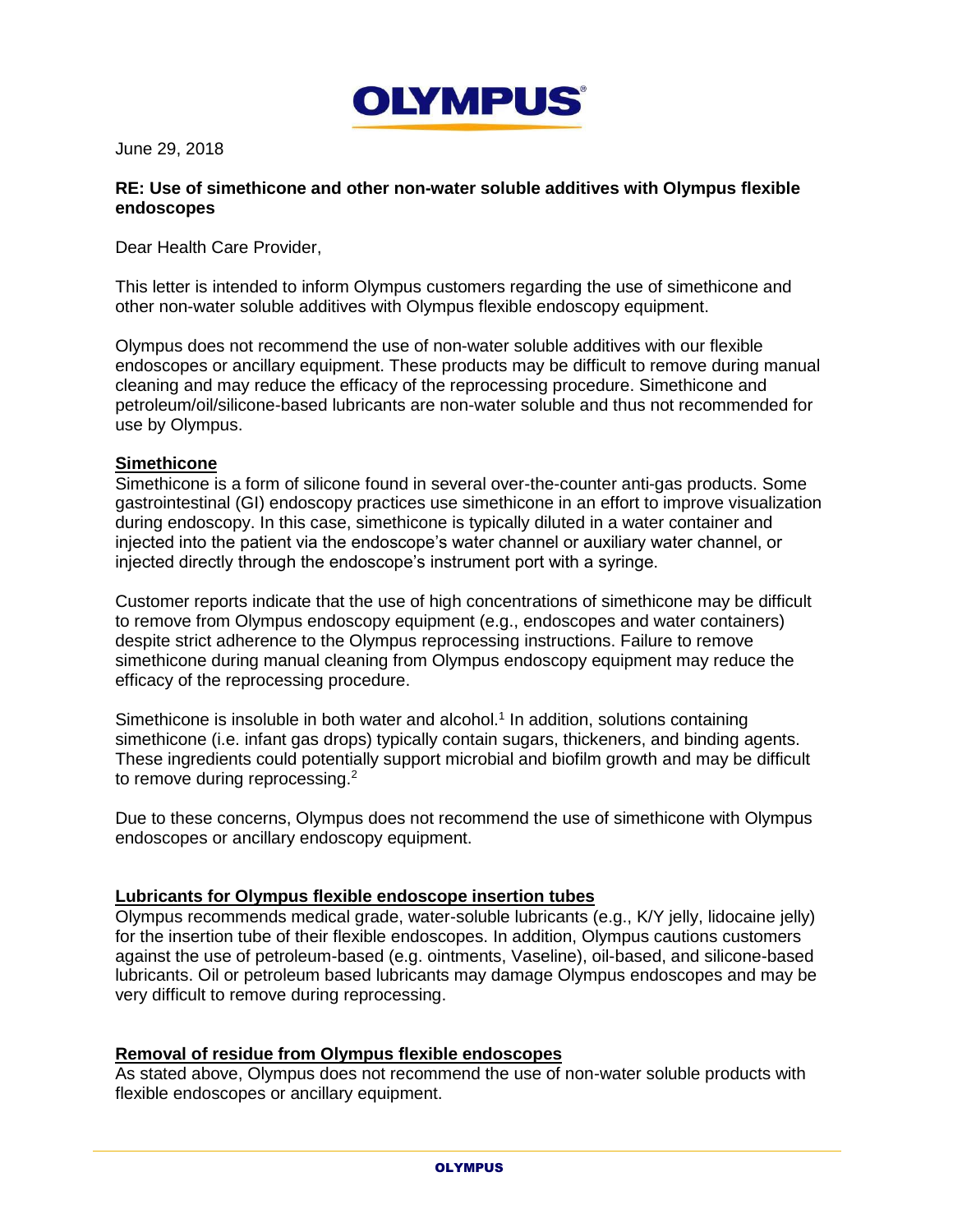

However, if your facility has determined that the benefit of using a non-water soluble product outweighs the risk of potential reprocessing difficulties, please follow the below suggestions.

Consider administering simethicone either orally or via the biopsy port of the endoscope as the biopsy channel is manually brushed during reprocessing. Avoid administering simethicone via addition to the water bottle or flushing pump. Use these products sparingly by diluting the product as much as possible in order to achieve the desired clinical result.

Reprocess your flexible endoscope(s) according to the Olympus endoscope Reprocessing Manual, detergent instructions for use (IFU), disinfectant IFU, automated endoscope reprocessor (AER)/endoscope washer disinfector (EWD) IFU, and any other instructions pertaining to the products you use to perform reprocessing.

Healthcare facilities may consider using a neutral-pH, low-foaming, medical grade detergent designed to remove lipids when manually cleaning endoscopes that have been exposed to simethicone or other non-water soluble additives.

If residue or debris are observed on the endoscope after complete reprocessing, Olympus recommends their removal followed by repeated cleaning and high level disinfection prior to patient use. Residues can be removed by repeating manual cleaning until the residue is no longer visible, or by wiping the residue with 70% ethyl or isopropyl alcohol on a low-linting or lint-free cloth or gauze until visibly removed. Alcohol prep pads saturated with 70% isopropyl alcohol are appropriate for this task.

If residue or debris is found on the endoscope despite repeat reprocessing, Olympus recommends that the facility and staff involved in endoscope reprocessing fully review the current reprocessing methods. All individuals engaged in reprocessing should be monitored to ensure adherence to all instructions outlined in the endoscope's Reprocessing Manuals as well as IFUs for all ancillary equipment (detergents, AER/EWD, etc.).

Customers who employ simethicone and other non-water soluble additives have reported periodic and minor residue findings after comprehensive review of their reprocessing procedures. Testing of this residual material indicates the presence of petroleum-based lubricants, silicone-based lubricants, and simethicone. Olympus recommends that healthcare facilities work closely with their infection control department and all related equipment and service providers.

# **Current Position Statements and Guidelines**

The following are excerpts from position statements and guidelines published by reputable professional societies worldwide on the subject of simethicone use in gastroenterology procedures:

"Simethicone, often used during endoscopy procedures, may foster microbial growth and biofilm development despite proper reprocessing because it contains sugars and thickeners. Minimize use of simethicone pending further studies."

*Guideline for Use of High-Level Disinfectants & Sterilants in the Gastroenterology Setting.* The Society of Gastroenterology Nurses and Associates, Inc.3